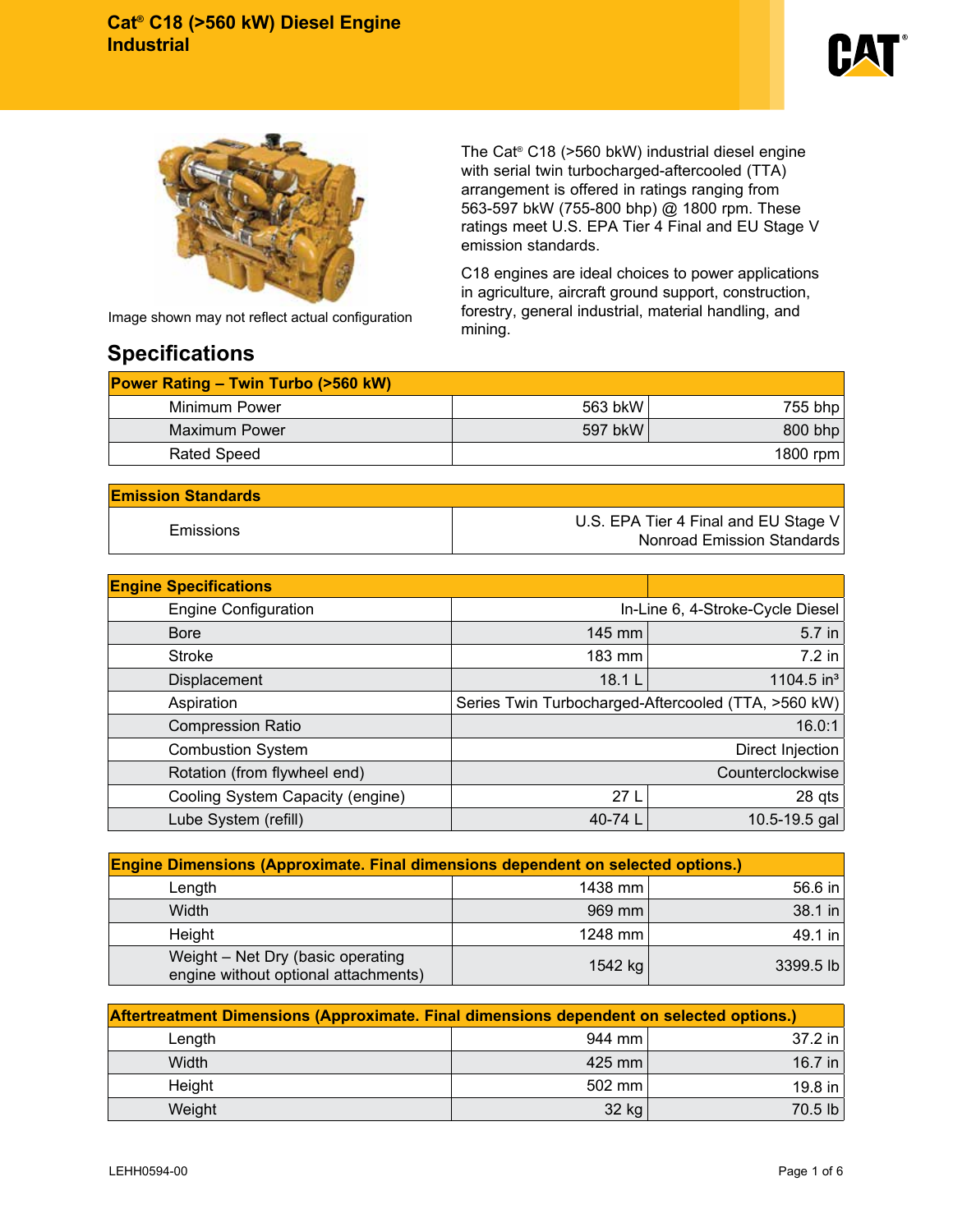

## **Benefits & Features**

#### **High Power Density**

C18 engines with ratings above 560 kW (755 bhp) have excellent power density. With a top rating of 597 kW (800 bhp), the C18 (>560 kW) uses a compact, single-can diesel oxide catalyst (DOC) aftertreatment. The DOC is a maintenance-free, passive aftertreatment solution that eliminates the need for thermal management and all the associated components. The C18 (>560 kW) does not require diesel exhaust fluid (DEF) and removes all DEF infrastructure (DEF tank, pump, lines, electronics) further reducing the overall package size.

Power density coupled with a compact aftertreatment allows you to downsize the total space claim of your installation across numerous applications while realizing a reduction in maintenance requirements and cost of operation.

#### **Reliable, Quiet and Durable Power**

World-class manufacturing capability and processes coupled with proven core engine designs assure reliability, quiet operation, and many hours of productive life.

#### **Broad Application Range**

Industry-leading range of factory configurable ratings and options for agricultural, materialshandling, construction, mining, forestry, waste, and other industrial applications.

#### **Fluid Efficiency**

- Fluid consumption optimized to match operating cycles of a wide range of equipment and applications while maintaining low operating costs.
- No diesel exhaust fluid (DEF) requirement on C18 ratings greater than 560 kW (755 bhp) for a lifetime of low cost of operation.

#### **Installation**

- Fully configurable engine with exceptional power density, numerous options, and a compact, simplified aftertreatment to minimize total package size and enable commonization across a wide range of applications.
- Aftertreatment installation flexibility to meet all applications including remote mount and engine-mounted.
- Low heat rejection levels allow for optimized cooling package at equivalent power.
- The C18 is certified to U.S. EPA Tier 4 Final and EU Stage V Nonroad Emission Standards, simplifying customer design and installation across regions.

## **Low Cost Maintenance**

- Worldwide service delivers ease of maintenance and simplifies the servicing routine.
- Maintenance-free diesel oxide catalyst (DOC) for C18 ratings greater than 560 kW (755 bhp) ensures a lifetime of low cost ownership.
- Standard service intervals of 500 hours under normal operating conditions.
- The S•O•S<sup>SM</sup> program is available from your Cat dealer to optimize oil change intervals.
- Ideal for high-hour applications over 10,000 hours.
- Remote mount options for serviceable items such as oil and fuel filters.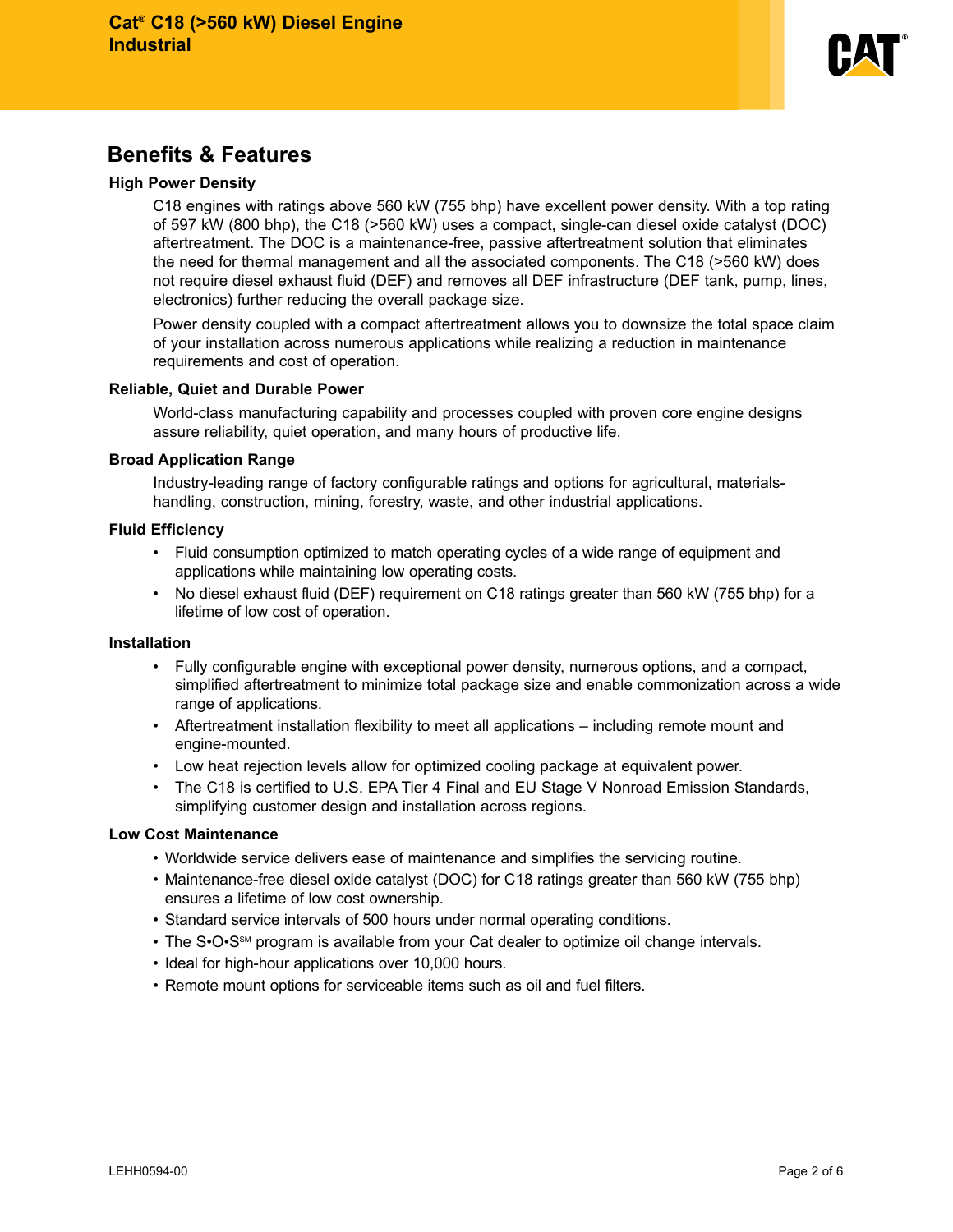

# **Benefits & Features (continued)**

## **Quality**

Every Cat engine is manufactured to stringent standards in order to assure customer satisfaction.

## **World-class Product Support Offered Through Global Cat Dealer Network**

- Scheduled maintenance, including S•O•S sample
- Customer support agreements (CSA)
- Extended service coverage (ESC)
- Superior dealer service network
- Extended dealer service network through the Cat Industrial Service Distributor (ISD) program

## **Tier 4 Final, Stage V Aftertreatment – C18 (>560 kW)**

- Clean emissions module (CEM) consisting of a single-can diesel oxide catalyst (DOC).
- No coolant, fuel, or electrical connection points required.
- No thermal management or regeneration required.
- Maintenance-free until major engine overhaul.
- No diesel exhaust fluid (DEF) required (reduced lifelong operating cost).
- Remote-mounted aftertreatment standard for greatest flexibility. Engine-mounted aftertreatment (EMAT) optional for simplified **installation.** Shown with optional contract the state of the state of the state of the state of the state of the state of the state of the state of the state of the state of the state of the state of the state of the stat



engine-mounted aftertreatment (EMAT)

## **Standard Equipment**

#### **Air Inlet System**

- Series Twin Turbocharged
- Air-to-Air Aftercooled
- Rear exhaust configuration

#### **Control System**

- Electronic control system
- Over-foam wiring harness
- Configurable software features
- Engine monitoring system SAE J1939 broadcast and control
- Integrated Electronic Control Unit (ECU)
- Remote fan control
- 12V and 24V available

## **Cooling System**

- Vertical outlet thermostat housing
- Centrifugal water pump
- Guidance on cooling system design available through your dealer to ensure equipment reliability

## **Flywheels and Flywheel Housing**

- SAE No. 0 and SAE No. 1 flywheel housings
- Available SAE 1 power take-off (PTO) housing with optional SAE B and SAE C power take-off drives
- Engine power can also be taken from the front of the engine with optional attachments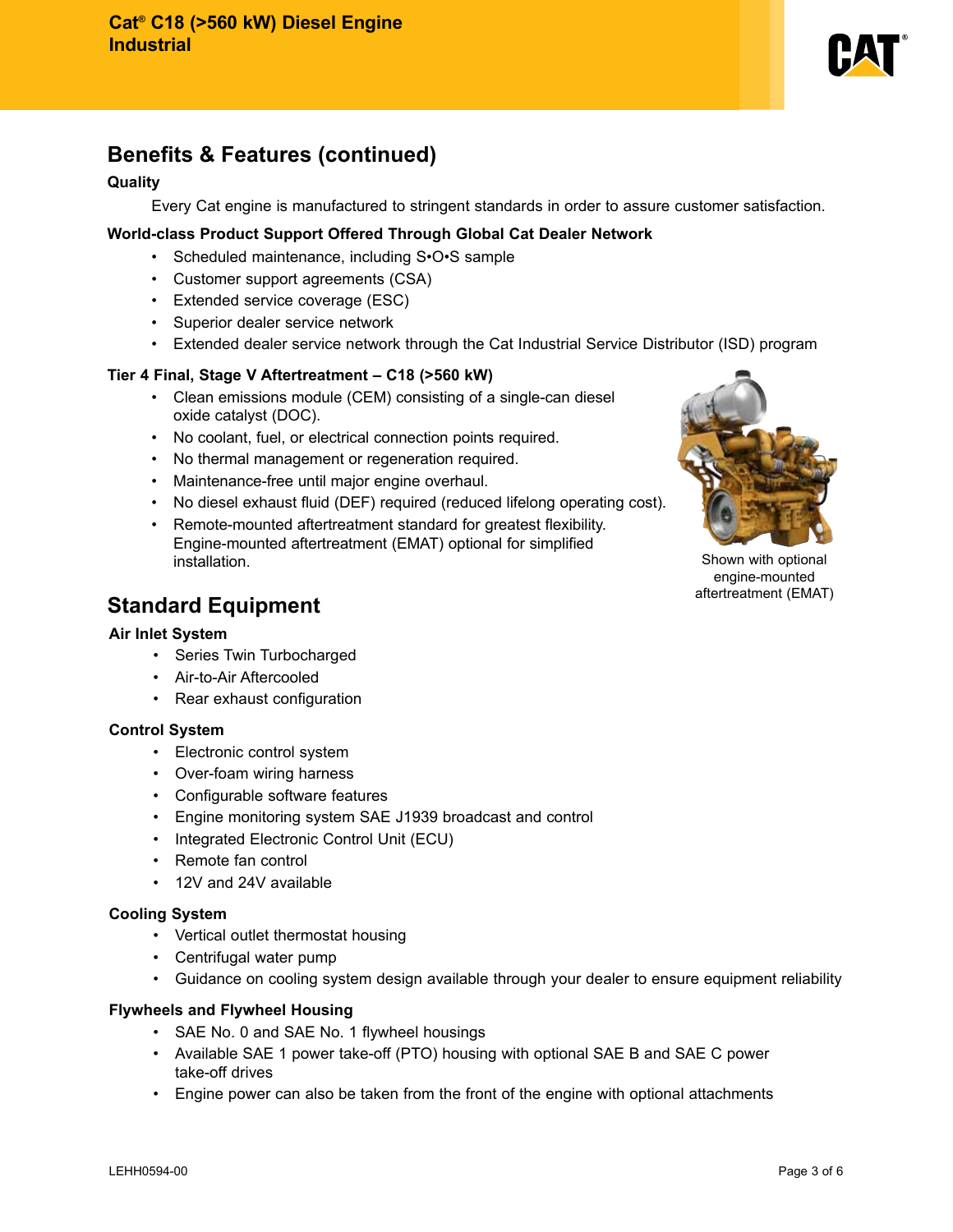

# **Standard Equipment (continued)**

## **Fuel System**

- Mechanical Electronic Unit Injectors (MEUI)
- Primary fuel filter
- Secondary and tertiary fuel filters
- Fuel transfer pump
- Electronic fuel priming

## **Lube System**

- Oil cooler
- Oil filler
- Lube oil filter
- Oil dipstick
- Gear-driven oil pump
- Choice of front, rear or center sumps
- Open crankcase ventilation system with fumes disposal (OCV filter system) standard on C18 engines with ratings greater than 560 kW

## **PTO**

- SAE 1 PTO available with optional SAE B and SAE C PTO drives
- Engine power can also be taken from the front of the engine on some applications

#### **General**

• Caterpillar Yellow paint, with optional colors available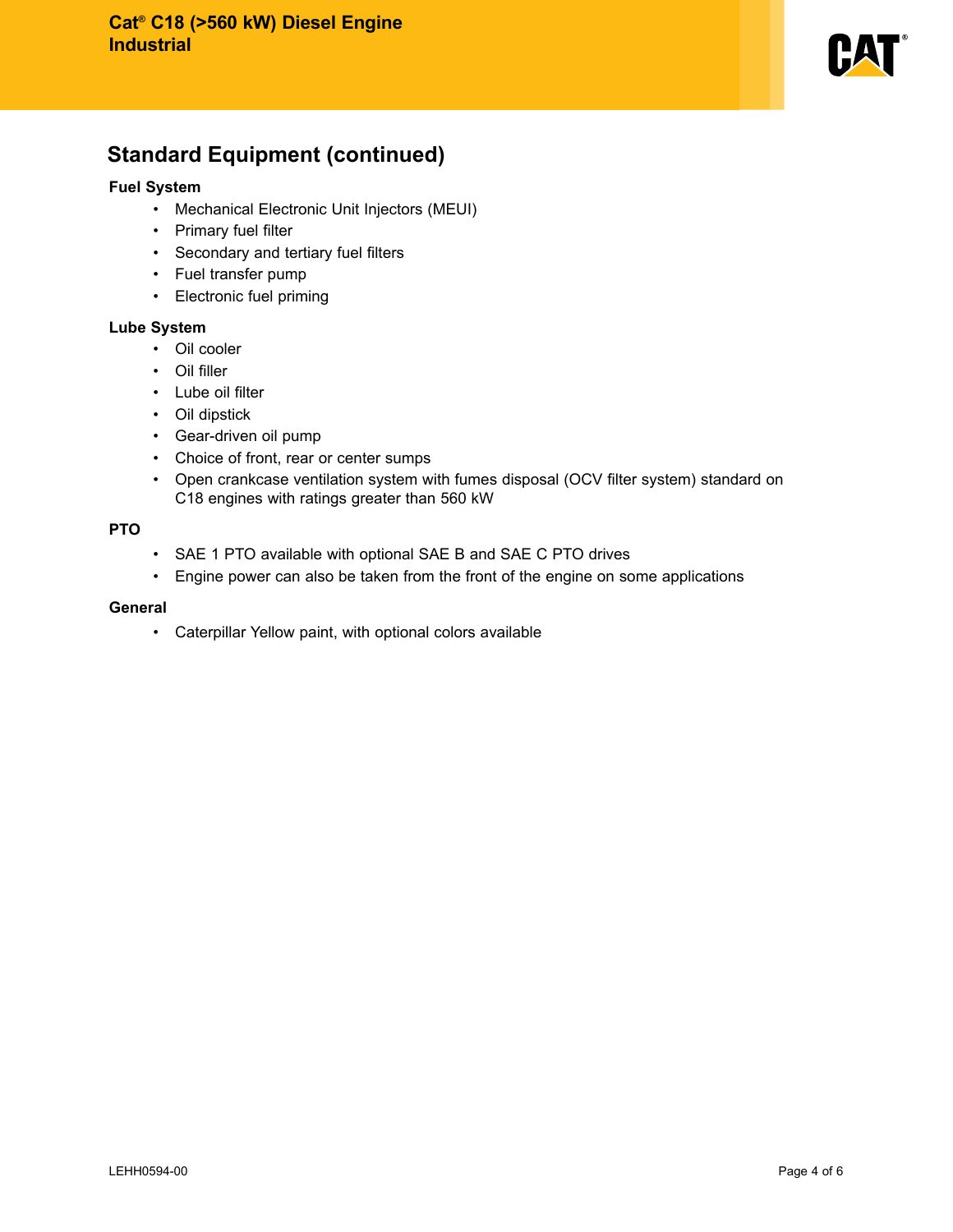## **INDUSTRIAL – Technical Spec Sheet AGRICULTURE, CONSTRUCTION, FORESTRY, GENERAL INDUSTRIAL, MATERIAL HANDLING C18 (>560 kW)**





**Emissions: U.S. EPA Tier 4 Final and EU Stage V Nonroad Emission Standards**

**C18 (>560 kW) 563-597 bkW/ 755-800 bhp 1800 rpm**

Image shown may not reflect actual configuration

|                          | <b>Metric</b> | <b>English</b>         |  |
|--------------------------|---------------|------------------------|--|
| <b>General Engine</b>    |               |                        |  |
| Number of Cylinders      | 6             |                        |  |
| <b>Bore</b>              | 145 mm        | 5.7 in                 |  |
| <b>Stroke</b>            | 183 mm        | $7.2$ in               |  |
| Displacement             | 18.1 L        | 1104.5 in <sup>3</sup> |  |
| <b>Compression Ratio</b> | 16.0:1        |                        |  |

## **RATING DEFINITIONS AND CONDITIONS**

**IND-A (Continuous)** for heavy duty service where the engine is operated at maximum power and speed up to 100% of the time without interruption or load cycling.

**IND-B** for service where power and/or speed are cyclic (time at full load not to exceed 80%).

**IND-C (Intermittent)** is the horsepower and speed capability of the engine where maximum power and/or speed are cyclic (time at full load not to exceed 50%).

**IND-D** for service where maximum power is required for periodic overloads (time at full load not to exceed 10% of the duty cycle).

**Diesel Engines –** greater than 7.1 liter. All rating conditions are based on SAE J1995, inlet air standard conditions of 99 kPa (29.31 in Hg) dry barometer and 25°C (77°F) temperature. Performance measured using a standard fuel with fuel gravity of 35° API having a lower heating value of 42,780 kJ/kg (18,390 btu/lb) when used at  $29^{\circ}$ C (84.2°F) with a density of 838.9 g/L.